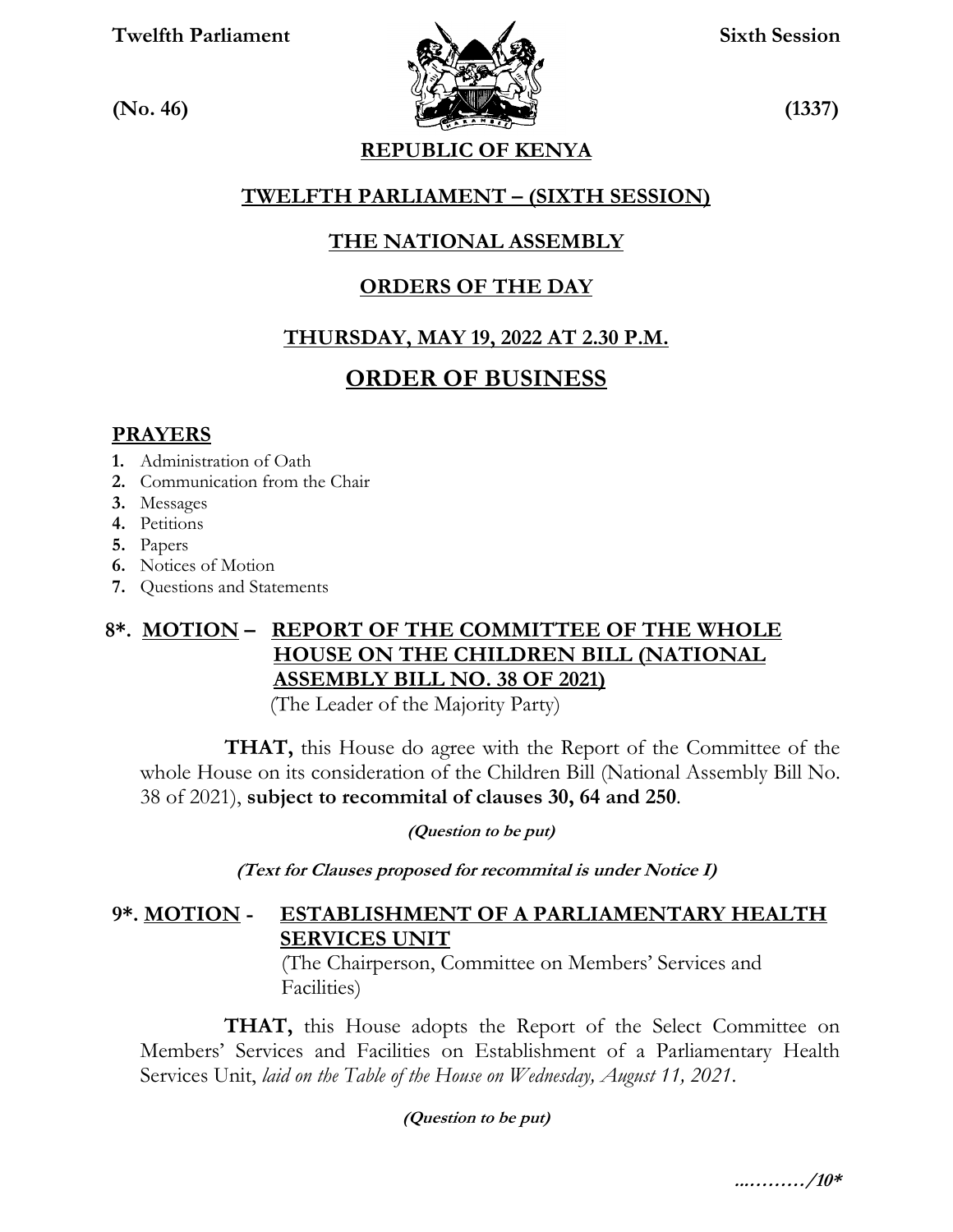## **10\*. COMMITTEE OF THE WHOLE HOUSE**

The Children Bill (National Assembly Bill No. 38 of 2021) (The Leader of the Majority Party)

**(Subject to recommital)**

## **11\*. MOTION - IMPLEMENTATION STATUS OF THE REPORTS ON A PETITION ON IRREGULAR RENEWAL OF LEASES OF LAND BY DEL MONTE KENYA LIMITED AND EVICTION OF WORKERS FROM THEIR LAND IN ROYSAMBU BY KDF**

(The Chairperson, Committee on Implementation)

**THAT,** this House adopts the Report of the Select Committee on Implementation on its consideration of the implementation status of the following matters:

- (i) the Report of the Departmental Committee on Lands on a Petition on irregular renewal of leases of land by *Del Monte Kenya Limited*, *laid on the Table of the House on Wednesday, December 22, 2021*; and
- (ii) the Report of the Departmental Committee on Lands on its consideration of the Petition by former workers of the late Mayer Jacob Samuels regarding the invasion and eviction of the workers from their land in *Roysambu* Constituency by the Kenya Defence Forces*, laid on the Table of the House on Wednesday, December 22, 2021*.

## **12\*. MOTION - STUDY VISIT TO THE LEGISLATIVE ASSEMBLY OF ALBERTA, CANADA**

(The Chairperson, Committee on Members' Services and Facilities)

**THAT**, this House adopts the Report of the Committee on Members' Services and Facilities on a Study Visit to the Legislative Assembly of Alberta, Canada undertaken from 14th to 18th October 2019, *laid on the Table of the House on Tuesday, December 1, 2020.*

## **13\*. THE PROMPT PAYMENT BILL (SENATE BILL NO. 16 OF 2021)**

(The Chairperson, Departmental Committee on Finance and National Planning)

Second Reading

**...………/14\***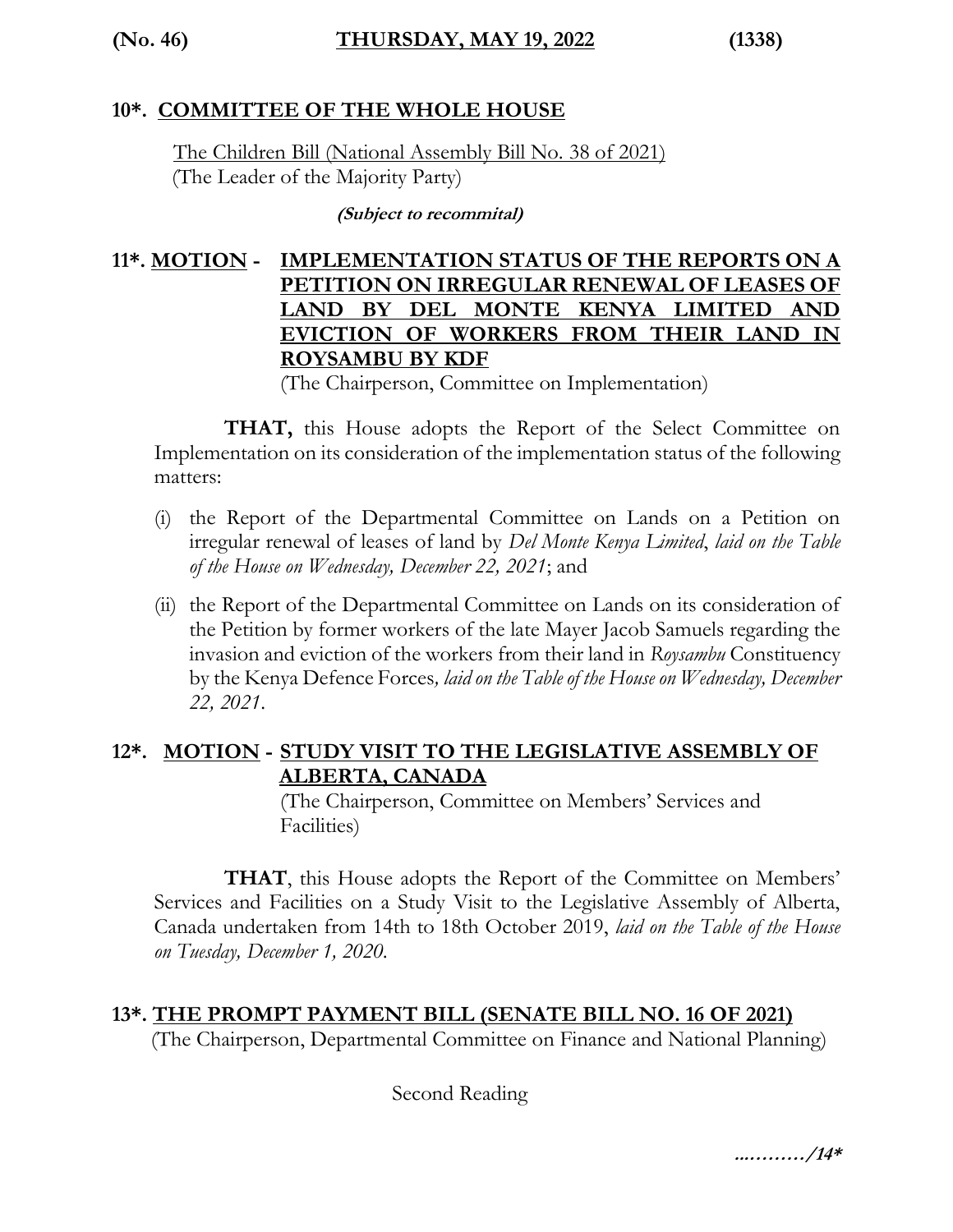## **14\*. THE MUNG BEANS BILL (SENATE BILL NO. 9 OF 2020)**

(The Chairperson, Departmental Committee on Agriculture and Livestock)

Second Reading

## **15\*. THE COUNTY BOUNDARIES BILL (SENATE BILL NO. 20 OF 2021)**

(The Chairperson, Departmental Committee Justice and Legal Affairs)

Second Reading

 **\*Denotes Orders of the Day\***

**……....../Notices**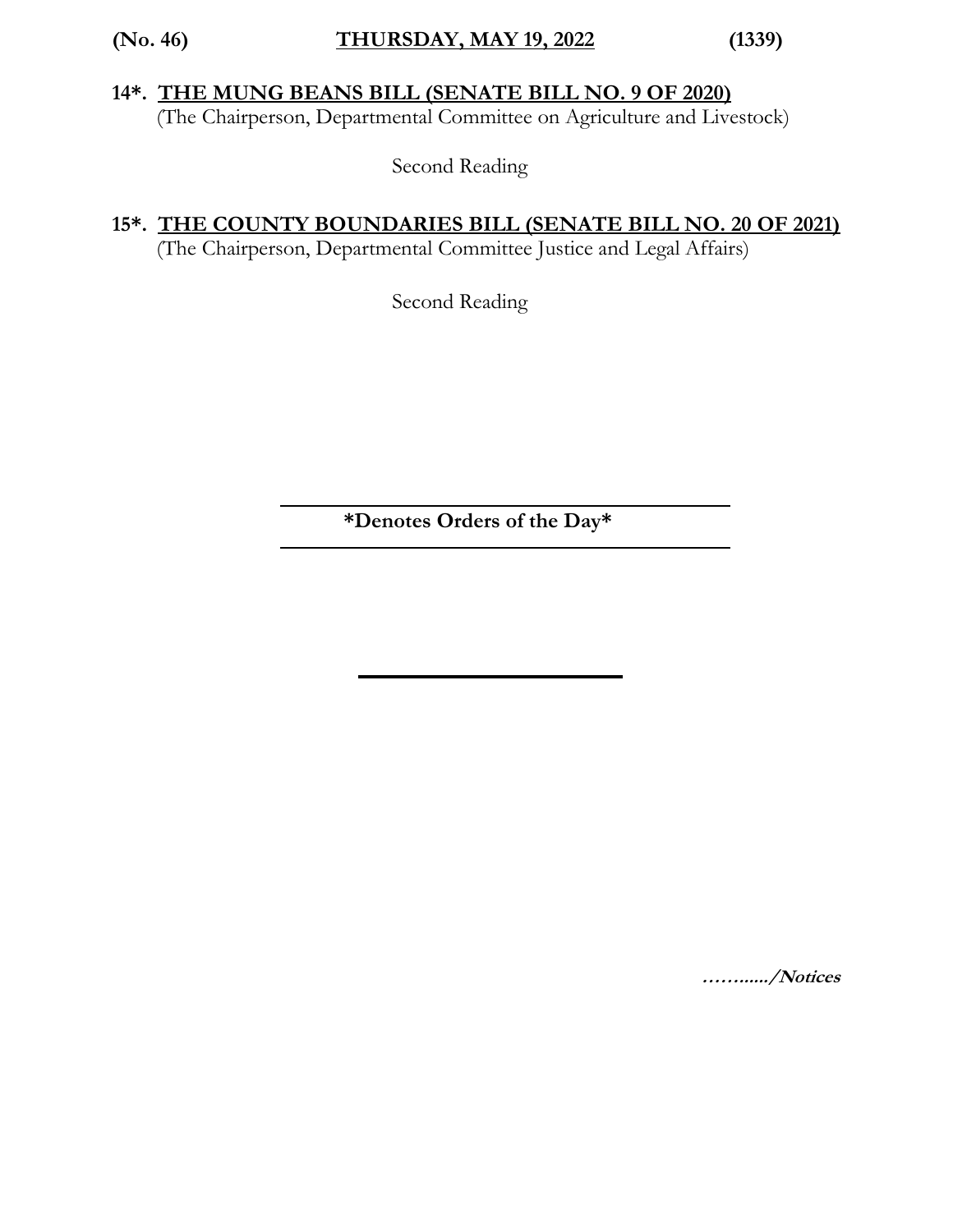## O T I C E S

## I. THE CHILDREN BILL (NATIONAL ASSEMBLY BILL NO. 38 OF 2021)

## NOTICE OF THE FOLLOWING AMENDMENTS HAS BEEN GIVEN SUBJECT TO RE-COMMITTAL

**1) Notice is given that the Chairperson of the Departmental Committee of Labour and Social Welfare intends to move the following further amendments to the Children Bill, 2021 at the Committee Stage, subject to re-committal**—

#### **CLAUSE 30**

**THAT** the Bill be amended in by deleting Clause 30 and substituting therefor the following new sub-clause—

Equal parental responsibility. **30.** (1) Subject to the provisions of this Act, the parents of a child shall have parental responsibility over the child on an equal basis, and neither the father nor the mother of the child shall have a superior right or claim against the other in exercise of such parental responsibility whether or not the child is born within or outside wedlock.

> (2) A person who has parental responsibility over a child shall at all times have the duties, powers and responsibilities as are prescribed in this Act or any other written law.

> (3) A person with parental responsibility over a child shall not act in any way that contravenes any order of a court of competent jurisdiction made with respect to the child under this Act or any other written law.

> (4) A person who has parental responsibility over a child may not relinquish or assign such responsibilities to another person.

> (5) Nothing in subsection (4) prevents a person from making temporary arrangements, during his or her absence, to allow a fit person to exercise his or her parental responsibilities over a child for and on his or her behalf.

> (6) The making of the temporary arrangements referred to in subsection (4) by a person shall not affect or limit that person's liability arising from his or her failure to exercise his or her responsibility under this section.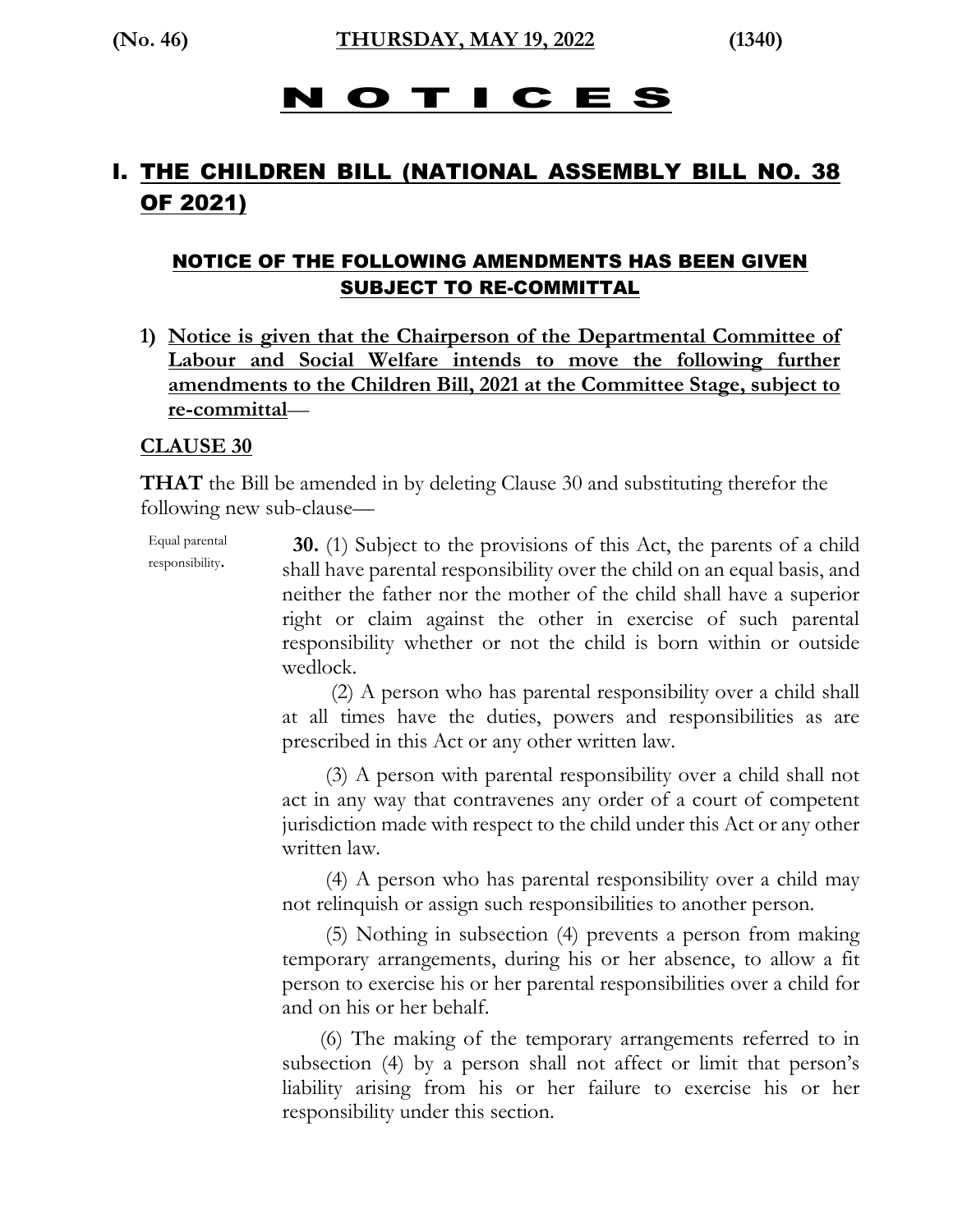**2) Notice is given that the Leader of the Majority Party intends to move the following further amendments to the Children Bill, 2021 at the Committee Stage, subject to re-committal** —

## **CLAUSE 64**

**THAT,** Clause 64 be further amended by inserting the following new sub clauses immediately after sub clause (2)—

(2A) Without prejudice to the generality of subsection (1), the Cabinet Secretary may, in consultation with the Council, by notice in the Gazette designate such children's institutions to operate as children rescue centres as the Cabinet Secretary may consider appropriate.

(2B) The children's institutions referred to in subsection (3) shall not include police stations, remand homes or rehabilitation schools.

(2C) The Cabinet Secretary shall make regulations to provide for the procedure and minimum standards to be adhered to before the approval of an application for designation as a children rescue centre under this section.

## **CLAUSE 250**

**THAT,** the Bill be amended by—

- (a) renumbering the existing provision as sub-clause (1);
- (b) inserting the following new sub-clauses after the renumbered sub clause (1)—

"(2) A children's institutions that receives public funds under this Act shall keep proper books and records of account of the income, expenditure, assets and liabilities of the institution with respect to public funds in accordance with the Public Finance Management Act.

(3) The accounts of the children institutions that receive public funds shall be prepared, audited and reported upon in accordance with the provisions of the Public Audit Act."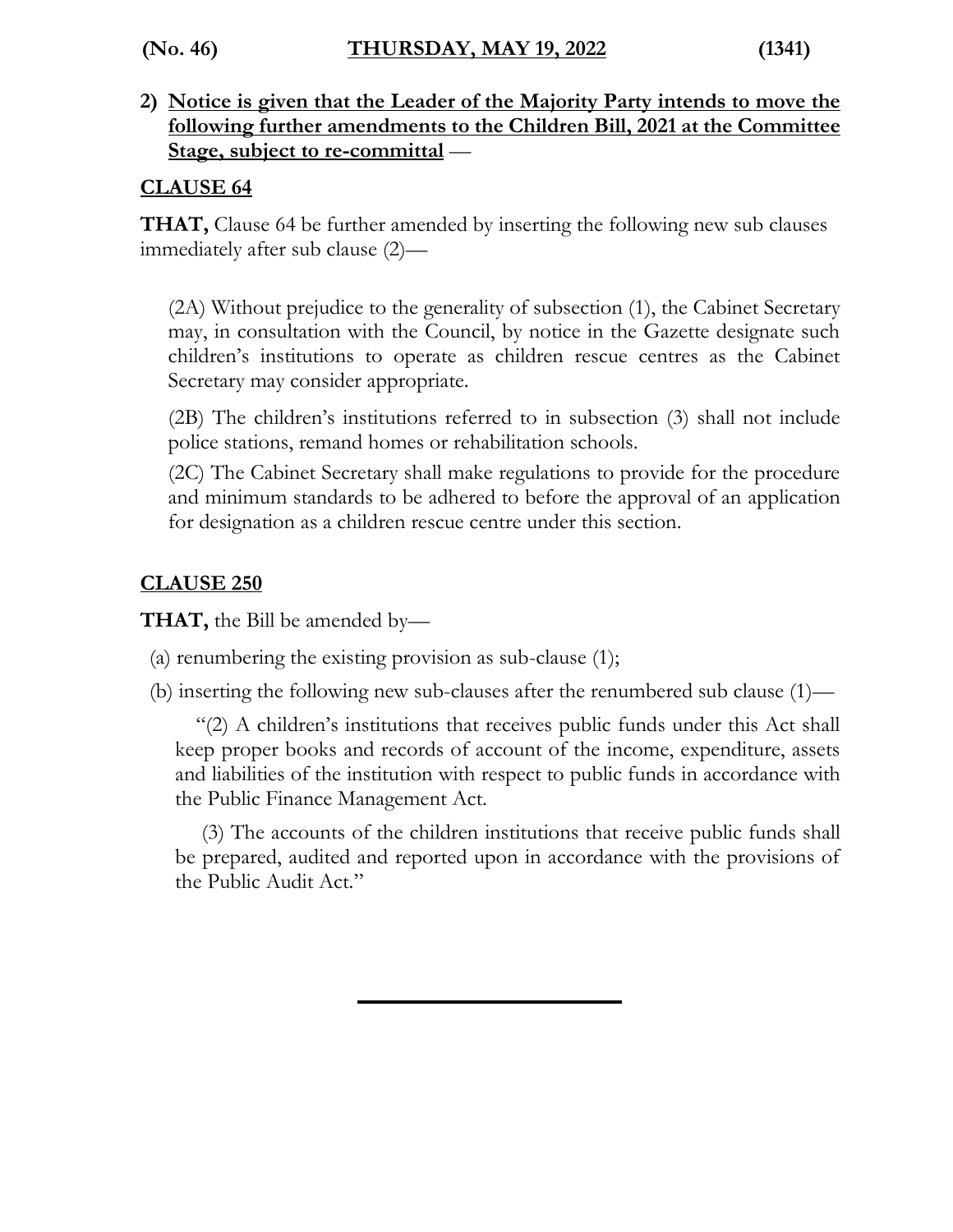## LIMITATION OF DEBATE

#### **The House resolved on Wednesday, February 2, 2022 as follows-**

#### **Limitation of Debate on Motions**

II. **THAT**, each speech in a debate on any **Motion, including a Special motion** shall be limited in the following manner:- A maximum of three hours with not more than twenty (20) minutes for the Mover and ten (10) minutes for each other Member speaking, except the Leader of the Majority Party and the Leader of the Minority Party, who shall be limited to a maximum of fifteen (15) minutes each, and **THAT** ten (10) minutes before the expiry of the time, the Mover shall be called upon to reply; and **THAT** priority in speaking be accorded to the Leader of the Majority Party, the Leader of the Minority Party and the Chairperson

## **Limitation of Debate on Bills sponsored by Parties or Committees**

III. **THAT**, each speech in a debate on **Bills sponsored by a Committee, the Leader of the Majority Party or the Leader of the Minority Party** shall be limited as follows:- A maximum of forty five (45) minutes for the Mover, in moving and fifteen minutes (15) in replying, a maximum of thirty (30) minutes for the Chairperson of the relevant Committee (if the Bill is not sponsored by the relevant Committee), and a maximum of ten (10) minutes for any other Member speaking, except the Leader of the Majority Party and the Leader of the Minority Party, who shall be limited to a maximum of fifteen Minutes (15) each (if the Bill is not sponsored by either of them); and **THAT** priority in speaking shall be accorded to the Leader of the Majority Party, the Leader of the Minority Party and the Chairperson of the relevant Departmental Committee, in **THAT** order.

## **Limitation of Debate on Committee Reports**

IV. **THAT**, each speech in a debate on **Committee Reports (except for Reports of Audit Committees)**, including a Report of a Joint Committee of the Houses of Parliament or any other Report submitted to the House for which limitation of time has not been specified, shall be limited as follows:- A maximum of two and a half hours, with not more than twenty (20) minutes for the Mover in moving and five (5) minutes for any other Member speaking, **including** the Chairperson of the relevant Committee (if the Committee Report is not moved by the Chairperson of the relevant Committee) **except** for the Leader of the Majority Party and the Leader of the Minority Party, who shall be limited to a maximum of ten (10) minutes each, and **THAT** ten (10) minutes before the expiry of the time, the Mover shall be called upon to reply; and further **THAT** priority in speaking shall be accorded to the Leader of the Majority Party and the Leader of the Minority Party, in **THAT** order.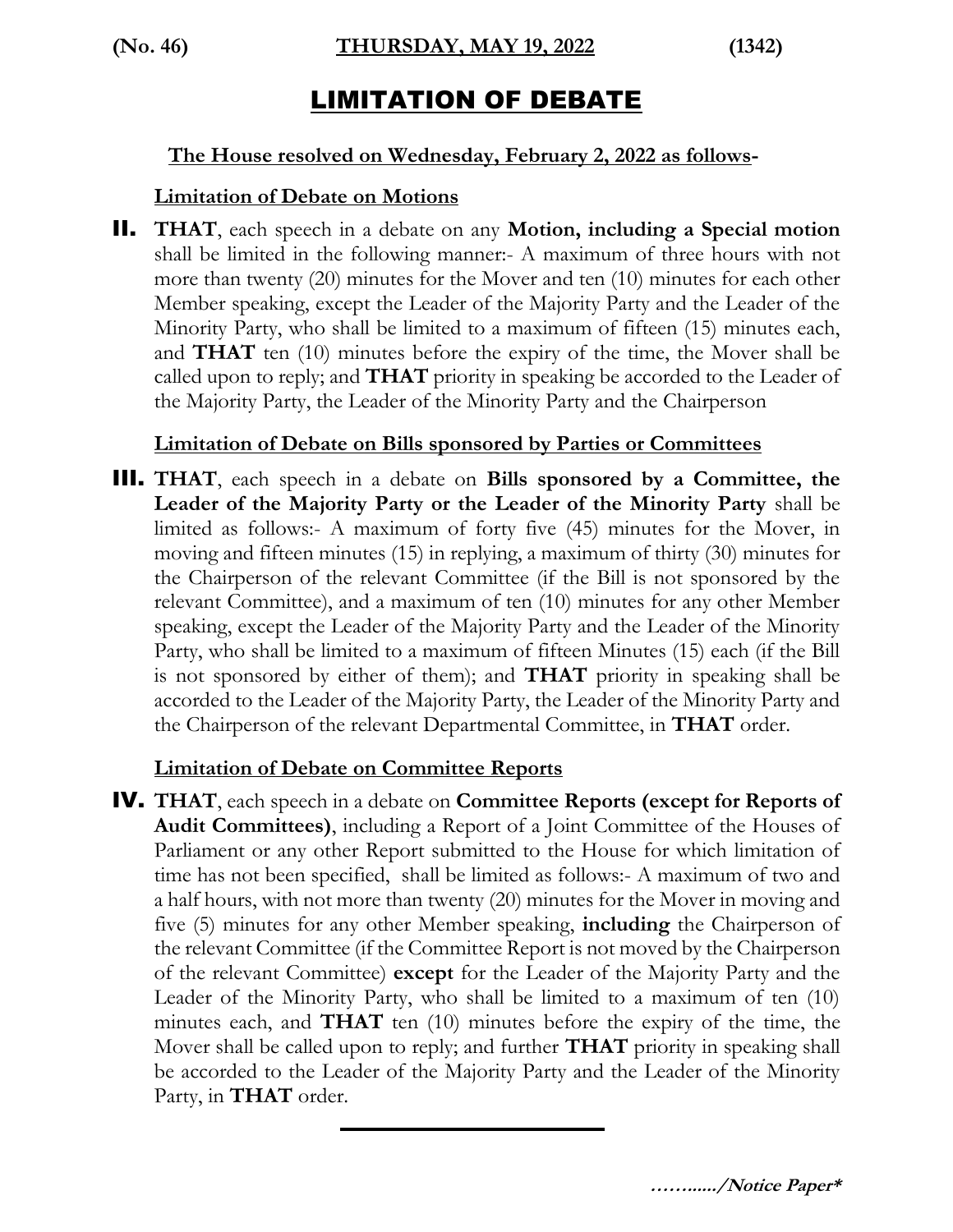# NOTICE PAPER

## Tentative business for

# Tuesday, May 24, 2022

**(Published pursuant to Standing Order 38(1))**

It is notified that the House Business Committee has approved the following **tentative** business to appear in the Order Paper for Tuesday, May 24, 2022*-*

## **A. THE COUNTY ALLOCATION OF REVENUE BILL (SENATE BILL NO. 1 OF 2022)**

(The Chairperson, Budget and Appropriations Committee)

First Reading  **(Subject to receipt from the Senate)**

## **B.COMMITTEE OF THE WHOLE HOUSE**

- (i) The Military Veterans Bill (National Assembly Bill No. 4 of 2022) (The Leader of the Majority Party)
- (ii) The Persons with Disabilities Bill (National Assembly Bill No. 61 of 2021) (The Leader of the Majority Party)

## **C. MOTION - STUDY VISIT TO THE LEGISLATIVE ASSEMBLY OF ALBERTA, CANADA**

(The Chairperson, Committee on Members' Services and Facilities)

**(If not concluded on Thursday, May 19, 2022)**

## **D. THE PROMPT PAYMENT BILL (SENATE BILL NO. 16 OF 2021)**

(The Chairperson, Departmental Committee on Finance and National Planning)

Second Reading **(If not concluded on Thursday, May 19, 2022)**

**E. THE MUNG BEANS BILL (SENATE BILL NO. 9 OF 2020)** (The Chairperson, Departmental Committee on Agriculture and Livestock)

Second Reading

**(If not concluded on Thursday, May 19, 2022)**

**F. THE COUNTY BOUNDARIES BILL (SENATE BILL NO. 20 OF 2021)**

(The Chairperson, Departmental Committee Justice and Legal Affairs)

Second Reading

**(If not concluded on Thursday, May 19, 2022)**

…...**….../Appendix\***